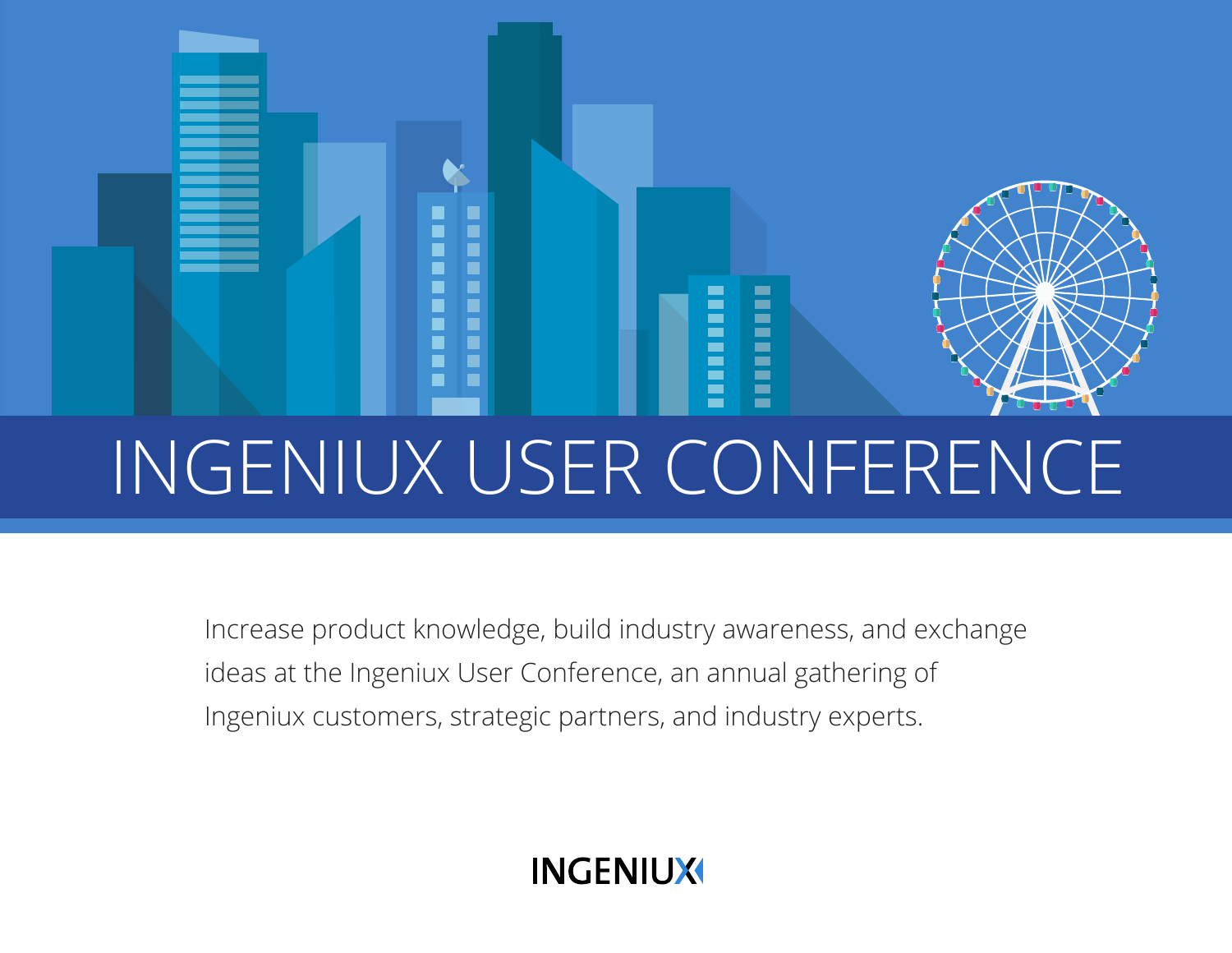## **Q** What to Expect

### Get Inspired, Get to Work

Industry-leading keynotes, enlightening breakout sessions, and hands-on workshops make our conference a uniquely inspiring event. We provide sessions for everyone, regardless of background or job title. Attend breakout sessions in the Strategy, Development, or Solutions Track. Hear from guest experts on topics like content marketing, web development, and user experience. You'll leave this event well-armed with the knowledge you need to improve your web experience.

### Maximize Your Technology Investment

There's always more to learn. Attending the conference is the best way to sharpen your Ingeniux tool-set. Sessions led by Ingeniux experts are designed to give you the most up-to-date product information, as well as sneak peeks into the future of Ingeniux products. Discover how you can improve current implementations and get a look at the roadmap for future releases.

### Build a Network of Support

Engaging sessions and exercises allow you to talk about your projects with fellow Ingeniux users and hear what worked well for similar organizations. Fun networking events give you the opportunity to connect with others in the community and form a network of support that you can draw from in the coming year.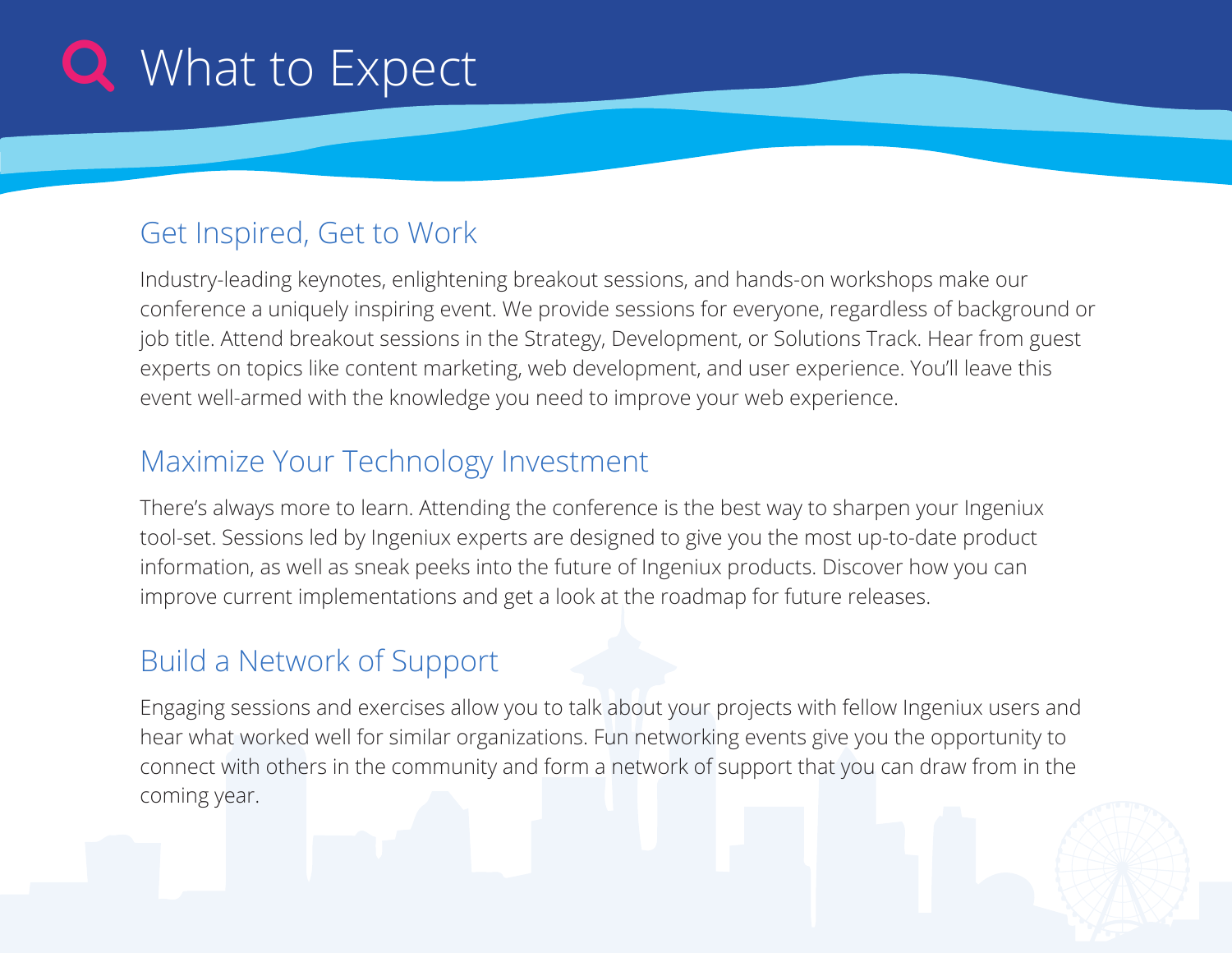# **28 Our Community**

Who will you meet? Each year we see CEOs, team leads, project managers, web managers, developers, designers, and web marketers in a number of industries, including:

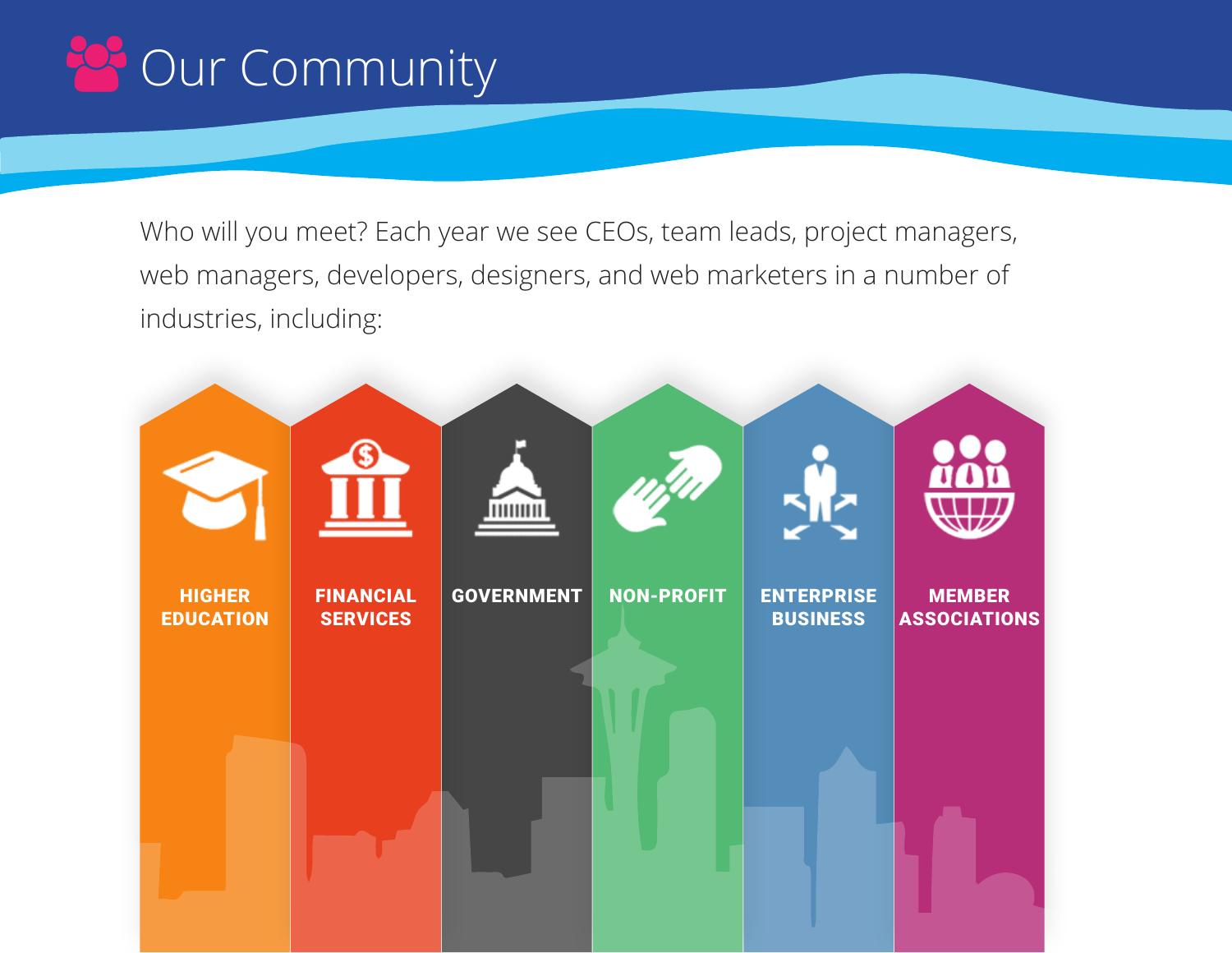# **G** The Experience

Keynotes Presented by Leaders in the Industry

Inspirational and Informative Breakout Sessions

Workshops Led by Ingeniux Experts

Multiple Training Opportunities

Fun Networking Events



 $\rightarrow$ 

 $\rightarrow$ 

 $\rightarrow$ 

 $\rightarrow$ 

 $\rightarrow$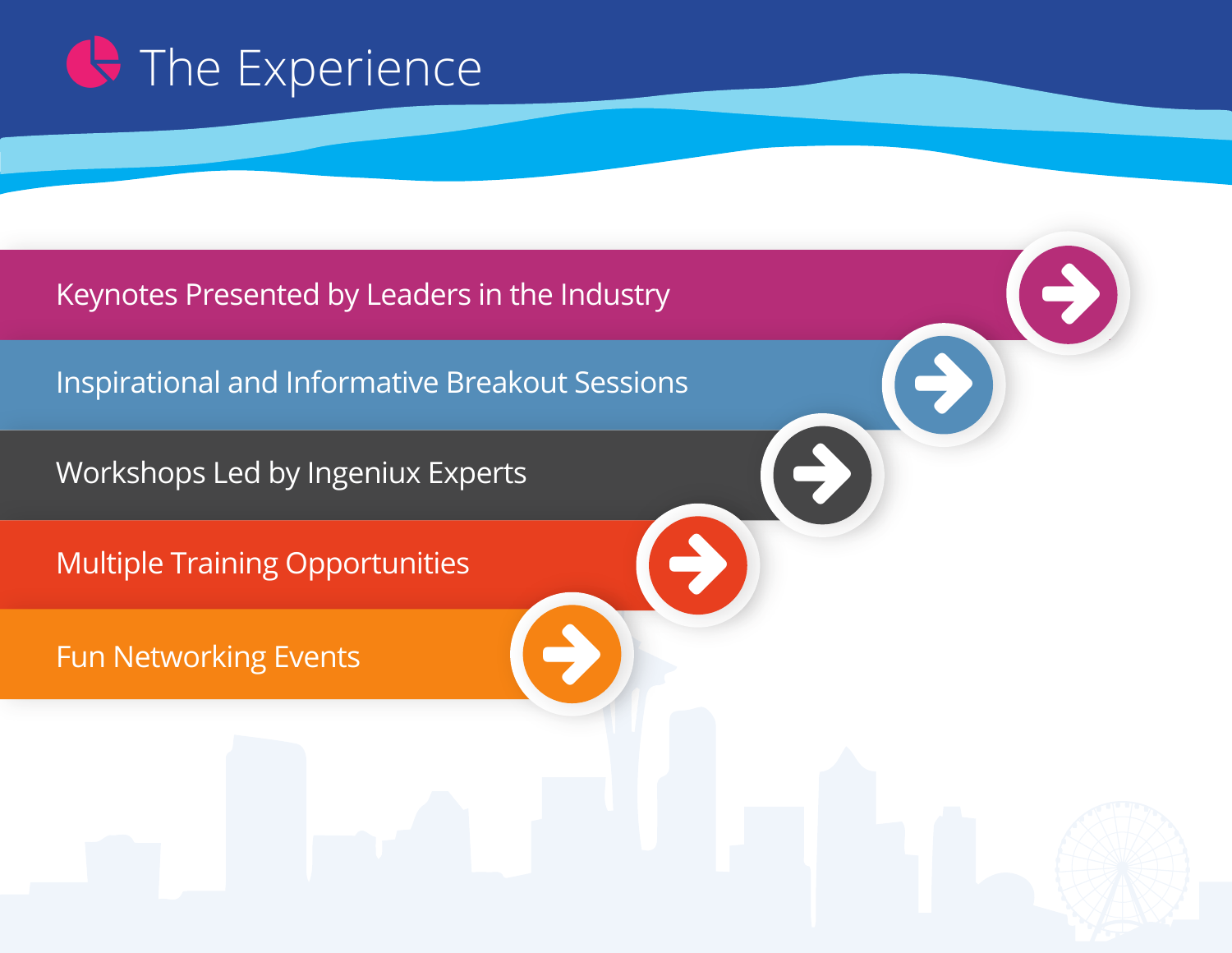



Hotel (2 nights) **\$590 plus tax**



#### **\$1990**

*There are multiple registration options and opportunities for discounts! Ask your account manager or visit the conference website for more information.*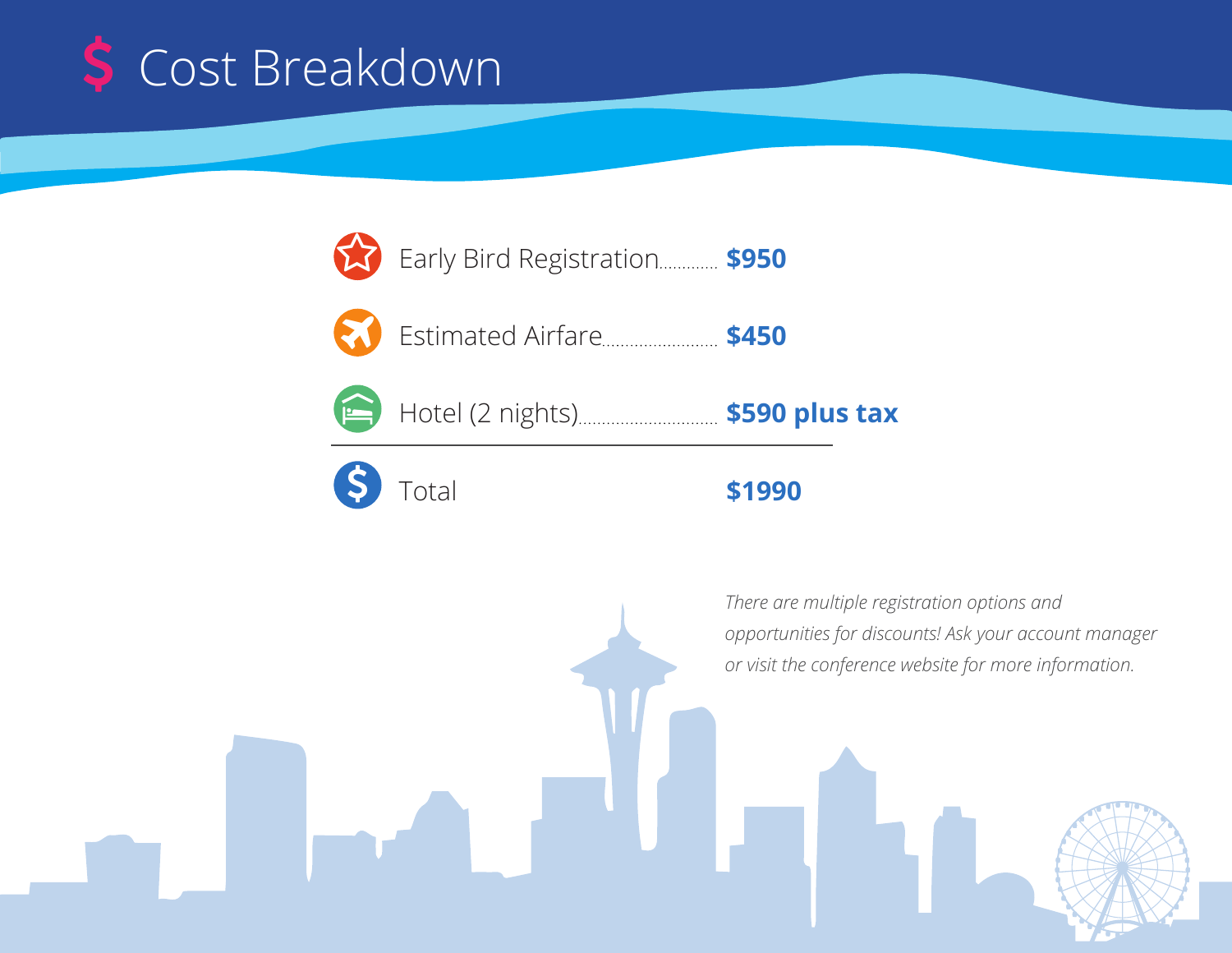# **A** Included with Registration

- Full access to the conference program, including two days of breakout sessions, keynote presentations, and hands-on learning opportunities. A \$3,000 Ingeniux training value!
- Breakfast, lunch, and refreshments throughout the conference.
- Immediate and permanent access to conference materials through the community website. Download presentations anytime and share the knowledge with your colleagues back home.
- Two fun networking events, the Opening Reception and the Networking Party.
- A gift bag filled with informative and fun giveaways, plus additional swag throughout the event.



#### **CONFERENCE ADD-ONS**

Get the most out of your time with us in Seattle.

Roll in conference training and workshops!

Visit the conference website for more details!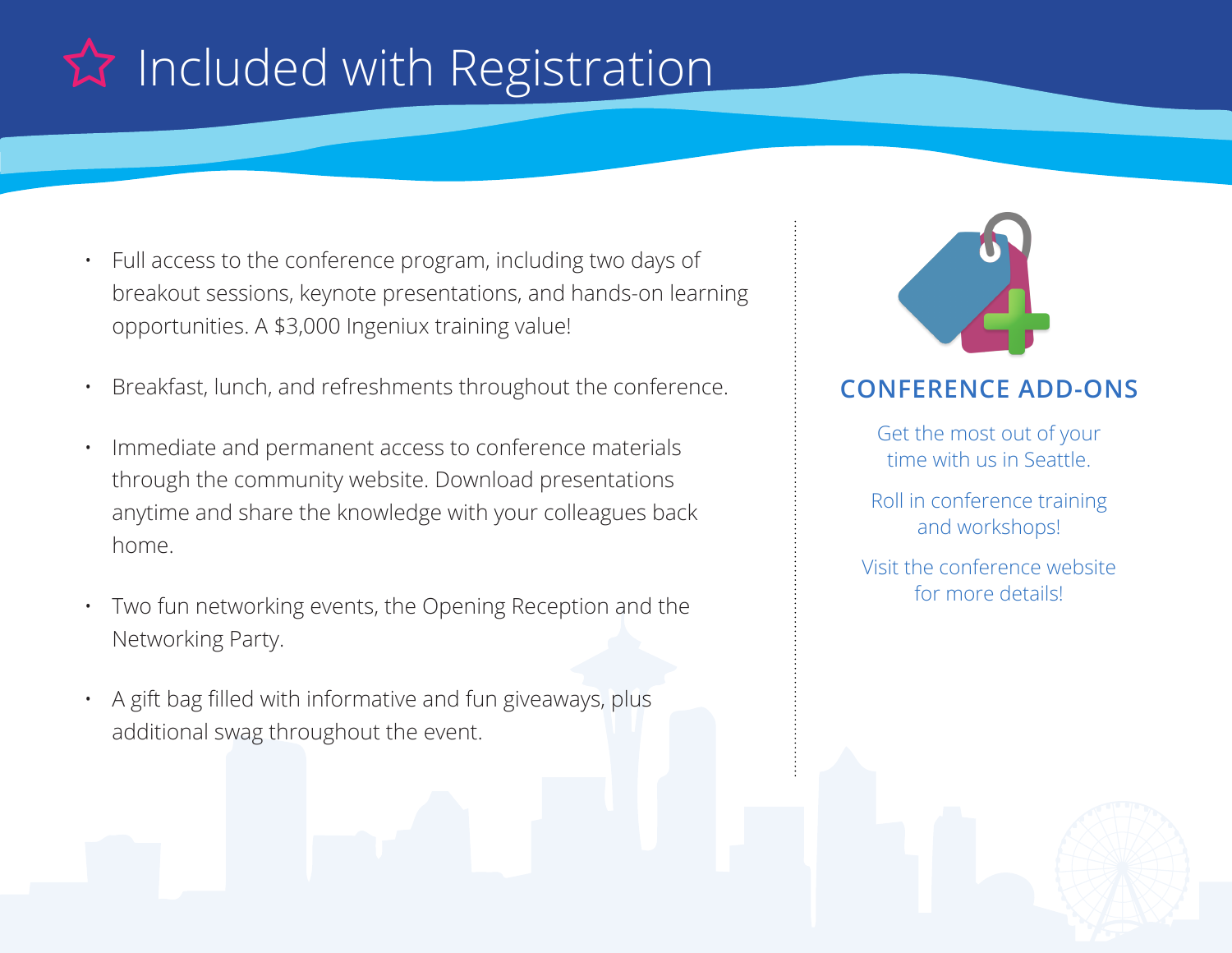### $\mathcal D$  Testimonials



*The annual Ingeniux User Conference is an event I look forward to attending every year. Jim's keynote speech is always on the mark; sharing his vision and Ingeniux's forward-thinking approach to web content management. The multi-track approach (development* 

*and marketing) allows me to attend breakout sessions that are tailored and relevant to my needs. One of the more interactive portions the past two years has been the table brainstorming session about current and future functionality challenges and feature requests. This forum really allows for meaningful interaction between all clients and Ingeniux staff. I'd recommend any Ingeniux client attend this event if possible.*

Carlos Felan, WSECU



*The Ingeniux User Conference has been very rewarding for me professionally. I really enjoy networking with fellow Ingeniux users and Ingeniux staff while attending practical sessions focused on best practices. I also appreciate the featured keynote presentations discussing* 

*industry information and how these trends are being integrated as new system features. Every year I am able to bring back unique ideas for marketing and site development in order to improve our web strategies.*

Nick Taylor, Allegany College